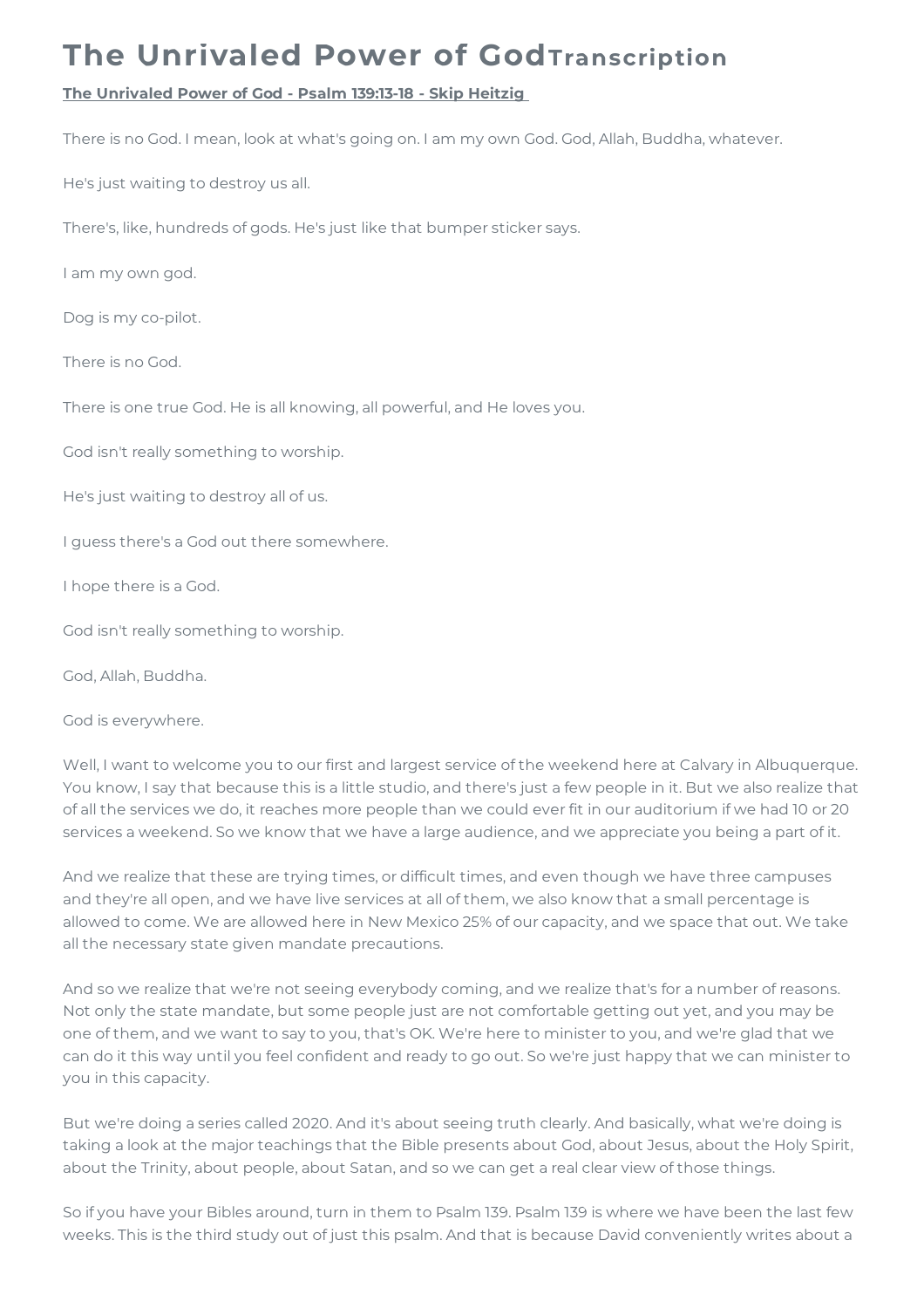few of the attributes of God next to each other, one after the other. And we look at today, beginning in verse 13, down a few verses to about verse 18, where David considers the power of God. The power of God.

Acquiring energy is becoming a daunting task. It's a constant challenge in our world. That's because just about everything we have or do requires a consumption of energy. Whether it's the battery in your phone or you need gas for your car or you need power to run your air conditioning at home, or if you happen to be in a colder climate, a heater at home.

But every day, it is estimated that human beings on planet earth, the human species every day uses more than a million terajoules of energy. That is the equivalent to if every single person out of the 7.5 billion people on the earth boiled 70 kettles of water per hour around the clock. That's how much energy we are requiring.

It's estimated that the average American household has roughly 50-- that's 5-0 --devices and appliances that are always drawing power. Even when we think they're off, they're drawing power. So we are highly dependent on our power grid for us to live.

And it's not going to get better. According to the World Energy Council, it projects that primary energy demand is going to triple by the year 2050 when there will be at that time, not 7.5 billion, but 9 billion people on the earth. So what happens if it shuts down? And that actually has happened in a few places. Last year in Venezuela, there was a five-day national blackout. And the whole country went dark.

So elderly people had to be taken out of high rise, out into the streets, and out into other homes. Food was spoiling in refrigerators. People had to cook with wood fires out in the streets, or in their homes. They ate by candlelight. Traffic lights failed. The pumps that bring water into homes failed. Hospitals, you can imagine, were in crisis mode. Patients whose kidneys depended on dialysis treatment couldn't get them. Gunshot wound victims couldn't get operated. On it was pandemonium for five days, because they couldn't get power.

But what if you had unlimited power? What if you always had reserves and you would never run out, and you could do anything? Well, that happens to be one of the qualities we're talking about when it comes to God. God operates at full power.

Now, in Psalm 139, David the psalmist has considered what God knows, the knowledge of God. God is omniscient. He knows everything. He has considered the presence of God. God is omnipresent. He is everywhere present in the totality of His being. And now, he considers in poetic fashion the power of God.

The biographer here is, of course, David. The shepherd boy David who became King David. And one thing is obvious about David, is that his view of God was enormous. David served a big God. There is a great little book that has been out for years by J. B. Phillips called Your God is Too Small. And perhaps that's true for some of us. Maybe our view of God is a limiting view, and we think of God in terms not as he really is portrayed in the scripture.

But one thing for certain, David knew and served a big God. One of my favorite stories is about a preacher by the name of Donald Grey Barnhouse who pastored back in the East coast. And he went to Princeton Theological Seminary. And his Hebrew professor was a very famous man at the time, very astute Hebrew scholar named Robert Dick Wilson.

Well, Barnhouse had graduated and he returns back to the seminary years later to preach a devotional sermon in the chapel there at Princeton. And as he's preaching, his professor is sitting in the front row. From years before, Robert Dick Wilson, listening to every word he's saying. That's daunting when the people who teach you are sitting listening to your message.

And so he preached. And afterwards, the professor came up, put his hand out, and shook it. Those are the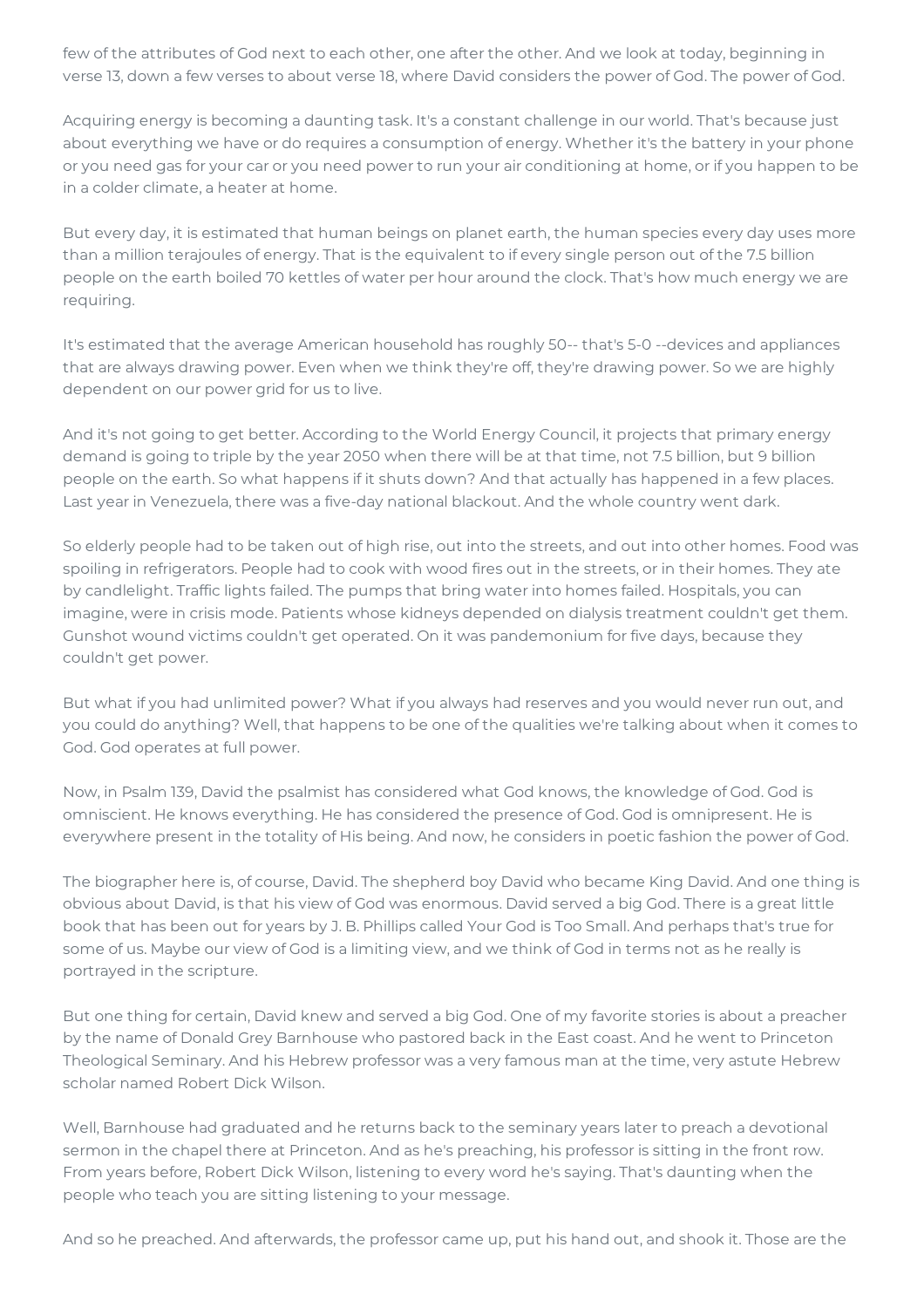days when you could shake hands. Shook his hand and said, thank you very much. It was good to hear you again. If you ever preach here again, I'll never come back to hear you.

And he says, don't take offense to that. I always come back to hear my students preach once. And then I will know what their ministry will be like. I listen to see if they are a big-Godder or a little-Godder, G-O-D-D-E-R. A big-Godder or a little-Godder.

And Barnhouse is sort of puzzled by that. He goes, I don't understand. What do you mean, a big-Godder or a little-Godder? And Robert Dick Wilson explained. He goes, well, some men have a little God. And they're always in trouble with him. He can't do any miracles. He can't take care of the inspiration and the transmission of the scriptures. He doesn't intervene on behalf of his people. They have a little God, and I call them little-Godders.

But then there are those who have a great God. He speaks and it is done. He commands, and it stands fast. You, Donald, have a great God, and He will bless your ministries. He smiled, said God bless you, and he walked off.

David was a big-Godder, and I'm hoping that through this series 2020, your view of God will grow, as it should, and you'll be a big-Godder and not a little-Godder. Well, I'm going to make with you in this text three observations about the God who is all powerful. Three observations.

God's work is marvelous. God's workmanship is meticulous. And God's wisdom is matchless. All three I find in the text that is before us. First of all, God's work. And David says, it is marvelous. God's work is marvelous. Verse 13. Let's read through this text and kind of get an idea of what it's set out like.

"For you formed my inward parts. You covered me in my mother's womb. I will praise you, for I am fearfully and wonderfully made. Marvelous are your works, and that my soul knows very well. My frame was not hidden from you when I was made in secret and skillfully wrought in the lowest parts of the earth. Your eyes saw my substance being yet unformed, and in your book they all were written. The day's fashioned for me when as yet there were none of them."

Now, go back to verse 14 and look at the second part of that little verse, where he says, "Marvelous are your works." Now, that second part of verse 14, marvelous are your works, is the hinge of this little section that I just read. It really is the pinnacle. It is the middle thought of verses 13 through 15. And it is a summary statement of God's ability. Marvelous are your works.

Marvelous are your works. Or singular are your works. Could even be translated miraculous are your works. He is looking at the power and the ability of God and saying, there is nothing like it anywhere. Marvelous are your works. Now, notice that to consider God's power, God's works, David goes inward and not outward. He looks at the intricacies of the human body rather than the majesty of the constellations in the heavens.

That's just an interesting thing to note. It's not that David didn't consider the heavens. In fact, he did consider the heavens. In Psalm 8, he said, "When I consider the heavens, the work of your fingers, the sun and the moon, or the moon and the stars which you have ordained, what is man that you are mindful of him, or the son of man that you visit him?"

And in Psalm 19, he said, "The heavens declare the glory of God. The firmament shows His handiwork. Day unto day, they utter their speech. There is no speech or language, he said, where their voice is not heard. But here, in Psalm 139, to illustrate God's great power, his marvelous work, David goes inside the human body. The development and the embryonic and fetal stage of a human being.

Why does he do that? Here's why I think he does it. Because humans happen to be the crowning creation of God's work. Of all the things God ever made, mankind is His crowning creation, His best work. Your dog is not the crowning creation of God. A waterfall-- and no offense to your dog or cat --a waterfall in Costa Rica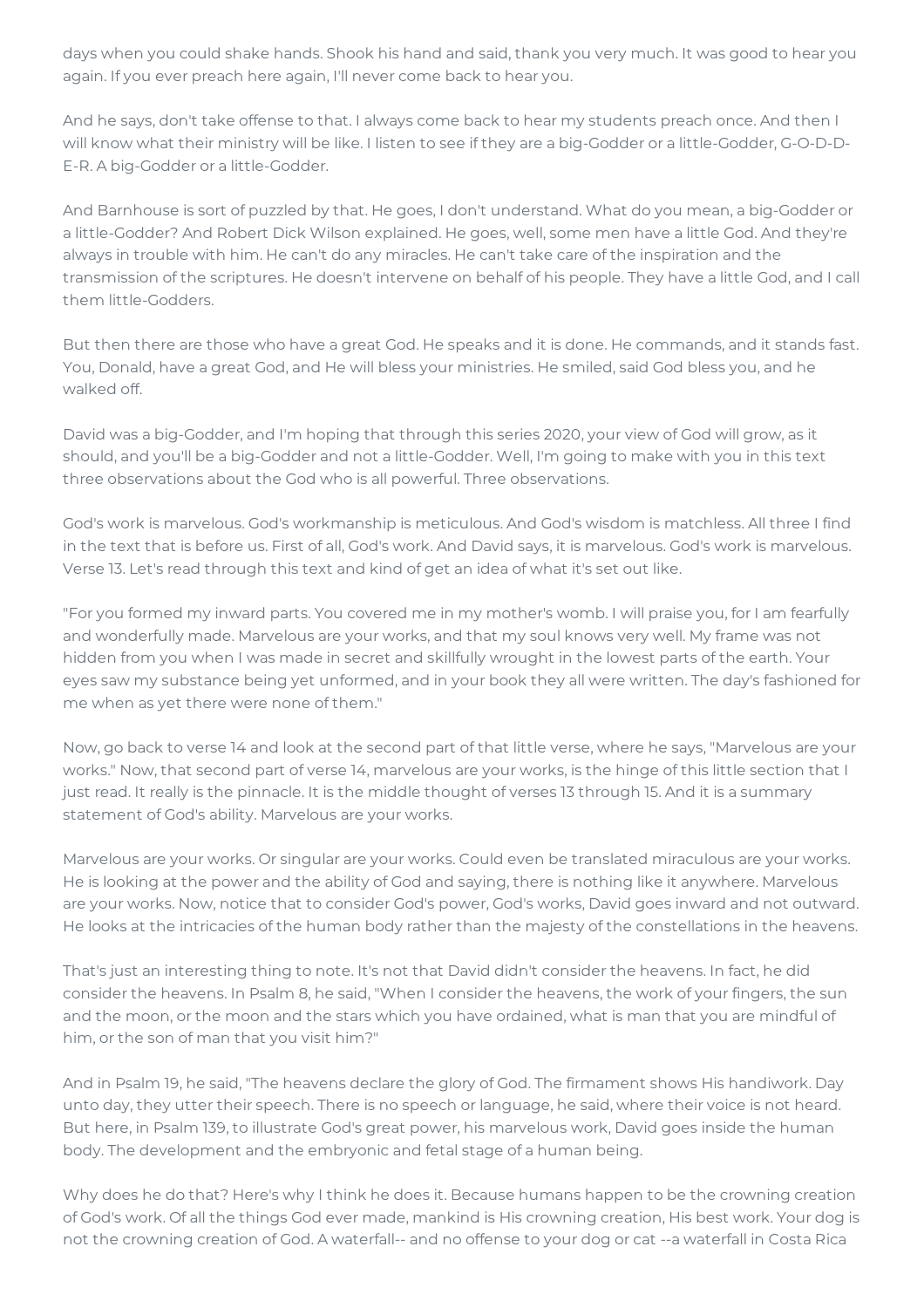is not the pinnacle of God's creation, or the Belt of Orion and the constellations of the heavens. It is us, humanity, because we are made, the Bible says, in God's own image, Genesis chapter 1 tells us.

So David, in these verses poetically, is describing a powerful God. Not a weak God. He is saying God operates at full strength. I just want you to get that in your heart. God operates at full strength. God always has full strength. God never says, I'm tired, I need to rest, I need a little break. You say, yeah, but He rested on the seventh day. Only because He was done, not because He was tired. He did it all. It only took Him six days. He was done with it.

In the scriptures, God is referred to as all mighty 57 times. He is all mighty. Psalm 24 says "The Lord strong and mighty." Job chapter 42. He said, "I know that you can do every thing and that no purpose of yours can be restrained." The prophet Jeremiah said, "God, I know that nothing is too hard for you."

Paul the apostle, Ephesians chapter 3, "He is able to do exceedingly, abundantly above all that we ask or think." There are several times where God's all power comes out in the scripture. The angel Gabriel said to Mary when Gabriel appeared to her and announced her pregnancy. He said, "For with God nothing shall be impossible."

And then Jesus said, to reverse it, "All things are possible with God." So you put all of those scriptures together that are saying the same thing, that God can do anything, and you have to come out the other end and be a big-Godder, if you believe the scripture. It should make us all big-Godders. God's work is marvelous. God can turn a 99-year-old Abraham into a dad, and a 90-year-old Sarah into a mom.

God can make the Red Sea open up so His people can cross through, and then turn around and use that Red Sea to drowned an army of the Egyptians. God can take a slave people out in the desert and give them their own land, and then re-gather them thousands of years later, like He did in 1948. So God is all powerful. His work, the summary statement, His work is marvelous.

But that brings up a question. Are there things God can't do? And the answer is yes, actually. There are things God can't do. It's really not accurate to say that God can do anything it would be more accurate to say God can do anything that is in accordance to His purpose and His nature, because there are certain things God cannot do. The Bible says, in Hebrews 6, 18, God can't lie.

It says, "It is impossible for God to lie." Another thing God can't do is He cannot approve of sin. That's contrary to His nature. Habakkuk chapter 1 verse 13, he said, "You are of purer eyes then to behold evil, and cannot look on wickedness." Another thing God cannot do is be tempted. And because of that, He can't tempt anyone else. That's James chapter 1. "God cannot be tempted with evil and he tempts no one."

So it's accurate to say God can do anything He pleases that is in harmony with His nature. That sums up this quality or attribute of God, God's omnipotence. God can do anything He pleases that's in harmony with His nature. Sometimes you'll get a skeptic who will say, "Can God make a rock so big that even He can't lift?" You ever heard that question? Let me answer that. God doesn't answer ridiculous questions. That's just a stupid thing to say. So God's work is marvelous.

Second, God's workmanship is meticulous. Now David, in these verses, highlights human origin. And he focuses, first of all, on creation. Creation, verse 13. "For you formed my inward parts." That speaks of creation. "You covered me in my mother's womb. I will praise you for I am fearfully and wonderfully made." Essentially, what David is doing, poetically in this little section, is hearkening back to Genesis chapter 1.

"In the beginning, God created the heavens and the earth." Now, I know that whenever you bring up creation outside of a church building, outside of a studio like this, and you're in the real world, you're at Starbucks, you're getting coffee with your friends, or you're at the store, you're hanging out, especially if you're at a college campus and you bring up creation, you will be laughed at. You Will be scoffed at. You will be mocked. Because the idea of special creation, especially ex nihilo creation out of nothing is seen as so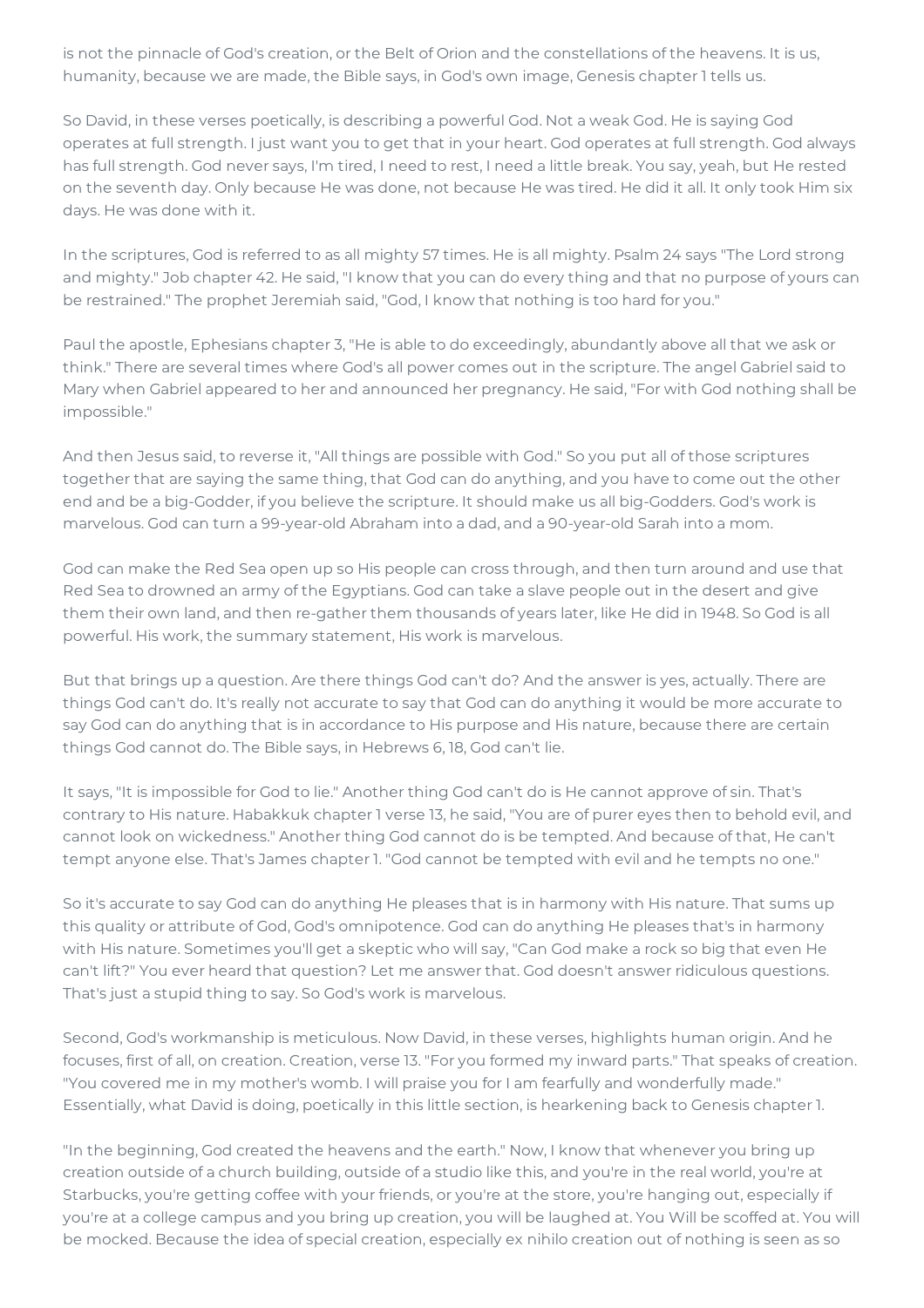passe and so inaccurate and so naive that they would say, oh, come on. Nobody really believes that any more. It is ridiculous.

Evolution is just assumed as the science de jure, right? Everybody just sort of knows automatically that we evolved. The problem with evolution time and time again is that research keeps defying the theory of evolution. And there are, I could give you so many quotes by great scientists on this. Let me just give you one from biologist Michael Denton. Molecular biologist Michael Denton who said, and I quote, "Evolutionary theory is still, as it was in Darwin's time, a highly speculative hypothesis entirely without direct factual support."

So when people say, show me the science, there is the science, from what a renowned scientist. Now, Darwin knew this. Charles Darwin knew that his theory of evolution had some weak points in it. One of the weakest point was the paleontology in the world. He thought the fossil record did not support his theory. But he believed that given enough time it would, that as time went on, people would make discoveries and the paleontological record would support him. Problem is, that did not happen.

And this is from David Raup, who was the curator of the Field Museum of Natural History in Chicago, Illinois. He said, and I quote, "We are now about 120 years after Darwin, and the knowledge of the fossil record has been greatly expanded. We now have a quarter of a million fossil species. But the situation hasn't changed much. We have fewer examples of evolutionary transition than we had in Darwin's time."

In other words, we don't have transitional forms. We don't have transmutation that would bear out the idea of evolution. So David just says, "You made me. You created me. Your marvelous work is seen in the fact of your creation." Now, let's get a little more specific, because he drills down from creation to gestation, human gestation. That is, the forming of a child in the mother's womb.

Verse 13, "You formed my inward parts. You covered me in my mother's womb. I will praise you, for I am fearfully and wonderfully made. Marvelous are your works, and that my soul knows very well. My frame was not hidden from you when I was made in secret and skillfully wrought in the lowest parts of the earth. Your eyes saw my substance being yet unformed, and in your book they were all written, the days fashioned for me when as yet there were none of them."

What he's doing here, obviously, is looking at the marvels of the human body as it develops from its embryonic form to the fetal stage to live birth. The marvels of the human body. Now, just listen to that phrase again. The marvels of the human body.

I know a lot of people that are not happy with their bodies. I think we all have a feature about us that we'd change if we could. Right? I wish I wasn't this or that. Or I wish I could change it. Listen, God says your body is marvelous. Marvelous are your works. And that, my soul, knows right well. David says you are marvelous.

Look at verse 15. "My frame was not hidden from you." That refers to the skeletal system, the bones, the infrastructure of the human body, the scaffolding upon which muscles are placed and sinews are placed, the skeleton of a developing child. He said, "My frame was not hidden from you when I was made in secret," and look at this, "skillfully wrought, skillfully wrought in the lowest parts of the earth."

Now, that's poetic language, and it's literally translated-- I heard a cardiologist this week describe it. It means to be knit together or embroidered together. And he suggested that it shows the formation of veins and arteries in the womb of a mother like forming a matrix for a vascular system, being woven together like the knitting or weaving of a fabric.

And then verse 16. Your eyes saw my substance being yet unformed. The original suggests being scrunched together, rolled up, or wrapped together. You know what it's like when you look at an ultrasound of a child? You look and say, gosh, that just looks like it's all scrunched together, all rolled up together.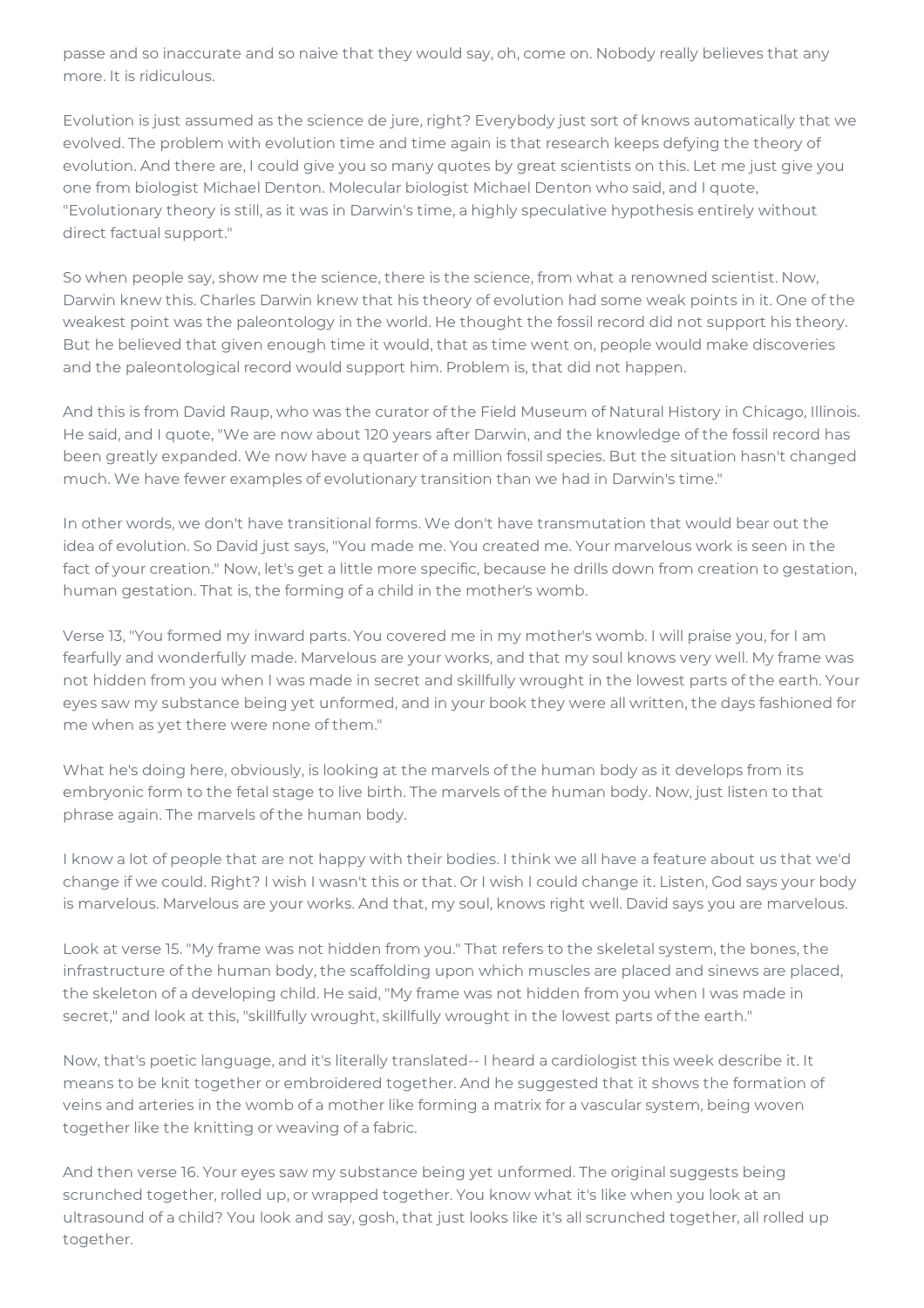At first, you just see a bunch of folds. And then after a while you start noticing body parts. Especially as that little fetus begins to grow. Now, all of us start out unformed, as David said. We start out as a microscopic speck. But David said, every cellular second is monitored by God. We go from zygote to embryo to fetus to baby to toddler. The growth continues after birth all the way to an adult.

The average human being has 100 trillion cells. This is your body. 100,000 miles of nerve fiber. 60,000 miles of blood vessels, along with 206 bones. Add to that joints and muscles and other things. It's amazing. Now, put this together with verse 1 of this psalm where he says, "You have searched me. You have known me."

And now he talks about my human development being supervised. God knows us so well, because he's been monitoring our developments since conception. God really knows me, because he saw my existence since I was that small.

There's something here we have to touch on, because it's so obvious in the text. The Bible acknowledges humanhood, personhood, from the moment of conception. Not birth, but the moment of conception. The very moment of conception, that's when that becomes a human being. Over and over again, the Bible says that.

Isaiah chapter 44, "Thus says the Lord, your Redeemer, and the one who formed you from the womb." Jeremiah said, God said, "Before I formed you in the womb. I knew you. Before you were born, I set you apart." The tragedy of our culture is the fetus has been regarded as a nuisance to be removed. If it doesn't suit your lifestyle, or your ability to handle a child at this point, just remove it. It's like an appendix, a ruptured appendix. Just get rid of it.

That has been one of the blights on our nation and, I think, on our world. Since 1973, that landmark case of Roe v. Wade, 61 million children have been aborted. I know that's a big number, but let me spell it out to you. That's over 926,000 per year. That's over 3,000 per day. That is 137 per hour. That is 2.3 every minute. That is one child every 26 seconds eliminated.

Again, those are just numbers. Let me give you another perspective. That would be like totally annihilating in one fell swoop the population of the United Kingdom, England, Wales, Scotland, removing it, and Australia, all at once. That's that population.

We have failed because we have failed to see that we are marvelous, we are formed, we are skillfully wrought by God in heaven. I don't know if you caught this recently, but Kanye West-- of course, he's running for president. Some of you may know that. But when he announced that he was running for president, he made a very emotional statement about the fact that he almost killed his own child.

He said, you know, I almost killed my own daught-- I wanted to have an abortion for one of my children, he goes. And then he started weeping. I almost killed my own daughter. And then he said, you know what, there was a time in my life when I was in my mother's womb and my dad wanted an abortion. My mother, he said, saved my life.

There was an ethics professor who told this problem to the class. He said, a man has syphilis and his wife has tuberculosis, and they have had four children. One of those children died, and the other three have what is considered a terminal illness. Now the mother is pregnant again. What do you recommend?

The class talked back and forth, bantered it, and voted, and after a spirited discussion, the majority of the class members voted that the mom should have an abortion. That's the solution. And at the end of the discussion, at the end of their vote, the professor said, congratulations, you just killed Ludwig van Beethoven. And went on to explain those were the particulars of his life and his background.

So here David talks about creation. You made me, you formed me. Talks about human gestation, how all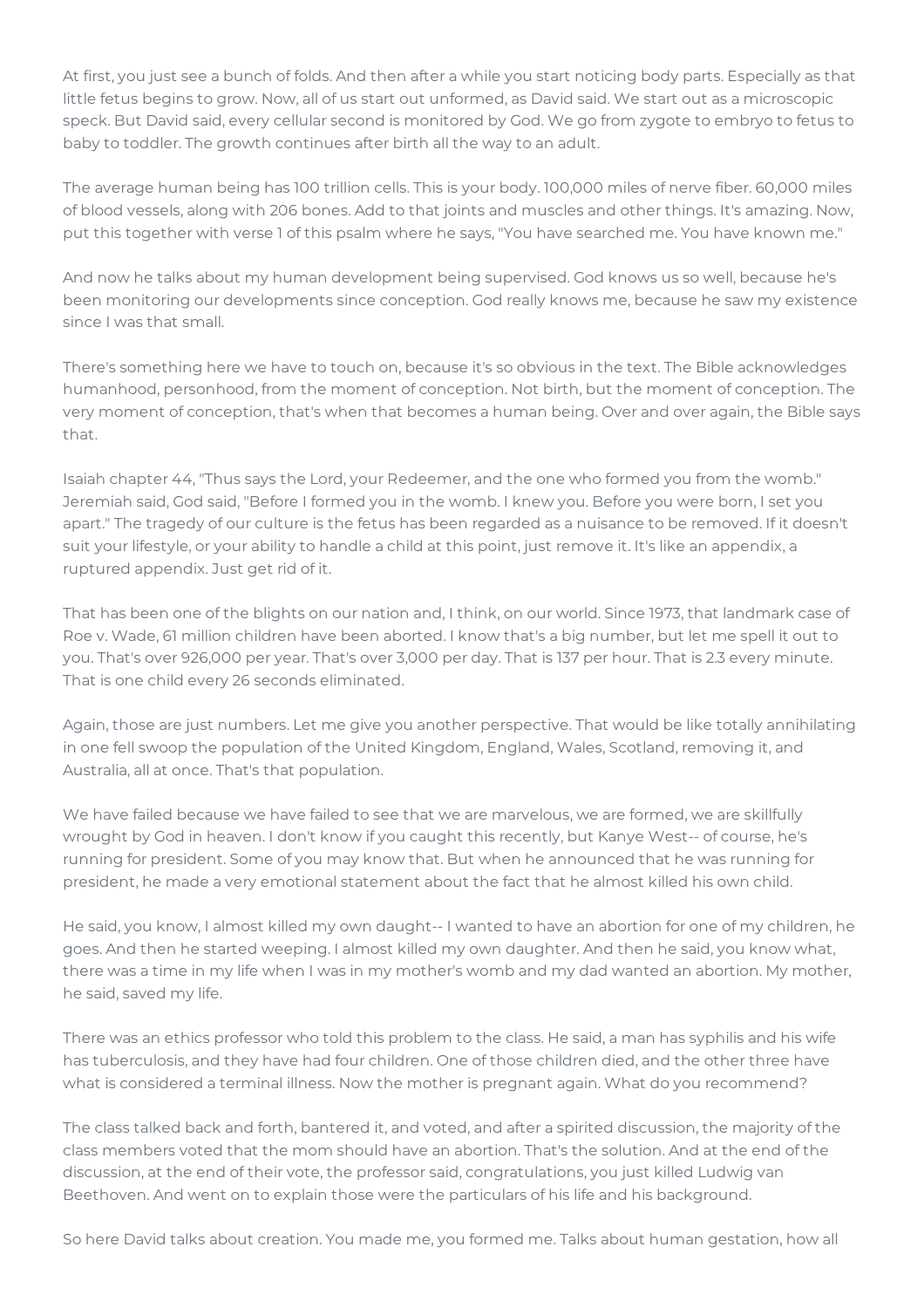the different phases of personhood are monitored by God. But there's something else that just fascinates me. I'm going to call it preparation. I want you to look at verse 16. Again, "Your eyes saw my substance being yet unformed, and in your book," notice it says, "in your book they all were written, your days fashioned for me."

You see that word written? It could be translated pre-recorded. Pre-recorded. You could call it predestined. But here's the point. God knew my life in advance and he knew the development of my life in advance as if it were written down or pre-written or pre-programmed. So when I read this, that my substance, yet being unformed, and in your book they were all written or pre-programmed, what came to my mind is human DNA.

And you know, we all have DNA, right? Deoxyribonucleic acid. It tells every single cell how to operate, from conception all the way to death. It'll inform your life, your body, how tall you're going to be, how wide you're going to be, the density of your bones, color of your hair, and how your body is going to operate. You have 100, as I said, 100 trillion cells in your body.

The DNA of the human cell, according to Francis Collins, who headed up the Human Genome Project, he said it's 3 billion letters long, and written in a strange and cryptographic four-letter code. You know that there's 46 segments in each cell, 23 from mom, 23 from dad. You remember that from school.

But it contains densely coded information. If you could take the information of one cell and translate it into written form at a normal font, it would form a library of 4,000 books. One cell. One cell would produce in written form translated from that densely coded information in the cell 4,000 books.

A live reading of that information, of that code, at a rate of three letters per second would take you 31 years, according to this human genome expert. Now, if the DNA was likewise uncoded from all cells in your body, all 100 trillion cells in your body, it would be enough books to fill the Grand Canyon 78 times. That's how much information is there.

And so I like how David put this. I don't think he was thinking about DNA. But I love how the Holy Spirit's behind all this. Where he says, and in your book, they were all written. God wrote down you in the book of the DNA that you carry around in your body. It's pretty amazing. That's God's power. That's God's power. So

God's work is marvelous. God's workmanship is meticulous. Let me take you to a third. God's wisdom. God's wisdom is matchless. He concludes this little section by saying, verse 17, "How precious also are your thoughts to me, oh God. How great is the sum of them. If I should count them, they would be more in number than the sand. When I awake, I am still with you."

Now, one of the things we've noticed in the Psalm is that it's essentially David having a devotional about God. He's musing about the attributes of God in this psalm. But here, in these verses, what is stirring David's heart aren't his thoughts about God, as much as realizing God's thoughts about him. How precious are your thoughts to me.

So the combination in this text is marvelous are your works, precious are your thoughts. See, it's one thing to have power, but then to take that power and to turn it into a personal musing of your creation, of those that you made, where he says this, where he says, "Not only marvelous are your works, but precious are your thoughts." What it tells us is that not only God are you powerful as a creator, you are wonderful as a sustainer, a nurturer.

So God isn't just cognizant of me. God is concerned for me. Precious are your thoughts. See, that's one of the amazing things about the psalm. If you put it all together, the omniscient, the omnipresent, the omnipotent God knows I exist and He cares. That one knows that I exist and he cares.

Have you ever had somebody say, you've been on my heart lately? I've been thinking about you lately. I've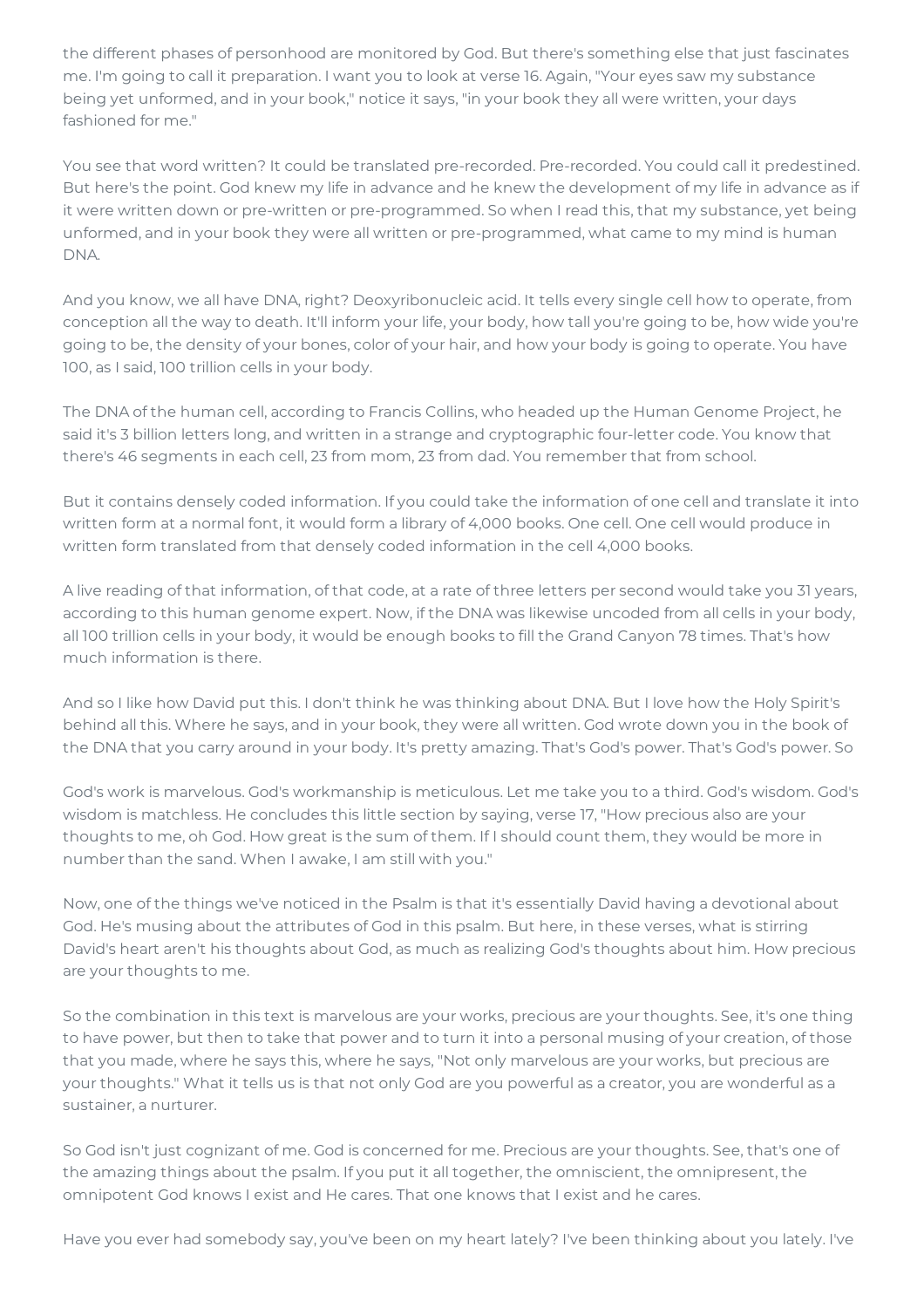had that all the time. I had a guy come up to me the other day. I was thinking about you yesterday. Or I had a dream about you, and I thought about you through the day. And so I prayed for you. Well, thank you. I appreciate that.

God is saying, you've been on my mind lately. I've been thinking about you a lot lately. How much is a lot? If I should count them, they would be more in number than the sand. When I awake I am still with you. So listen to this, if God knows that much, if God is everywhere, if He is that powerful, then He has the strength and He has the wisdom to take care of anything that happens to me. Do you believe that? Can you rest in that?

If He can think that way, if He can know that much, if He can be that powerful and that present, and He's thinking about me, what do I have at all to be worried about? Oh, about that much. About zero. By the way, I just couldn't resist, have to throw this in. If you were to calculate the number of grains of sand in a teaspoon and multiply it by all the beaches and deserts in the world-- believe me, this has been done --the number would be roughly 7.5 times 10 to the 18th grains of sand, or 7 quintillion 500 quadrillion grains.

So you math heads, it just sounds like a lot to me. I don't know exactly how many zeros that is, but that's a lot of thinking that God has toward me. Now, speaking of this. Speaking of God's thoughts being more in number than the sand. There was a little boy who went to the park with his dad, and he was playing in the sandbox. It was something he was looking forward to. Brought his toys out there and little tractors and he's moving sand all around and having a good time.

But he noticed that as he was playing in the sandbox, there was an enormous rock in the middle of the sandbox. So he was digging around it. And he started moving it, really pushing and pushing and pushing and he moved it. And he did it again, dug out and pushed it, and he kept doing this. It took him a long time to get it to the edge of the sandbox. And he thought, I gotta get it out of the sandbox.

So with all of his strength, using his feet, using his hands, he would get it up on the edge of that little wooden container frame around the sandbox, and just when he thought he would get it up and over, it kept falling back into the sand. Finally, he just started, what kids do, he just broke down in tears.

His dad was watching the whole thing. His dad walked over to the little boy in the sandbox who was still in tears and said, so why didn't you use all the strength you had available? The little boy said, daddy, I did. I used all the strength that I could. He said, no son, you didn't use all the strength that you had available. You didn't ask me.

He walked down, stepped down, took the rock, tossed it over the edge. It was done. It was done. Think of all the strength available by the omniscient, omnipotent, omnipresent God who makes Himself available to us. So your God made everything in the universe. Your God made it out of nothing. Your God does not have the word impossible in His vocabulary. Your God can do exceedingly, abundantly above all that we ask or think.

Your God knows you, your God formed you, your God has plans for you. Will you turn your thoughts to the God who has turned His thoughts to you? Will you do that? Will you think of Him? Will you consider Him? Because He's been considering you since before you were born. And for some of you, the Bible says He has chosen you before you were born.

And He's chosen you for this moment, this time that you're watching this broadcast, to say yes to Jesus Christ. This is your time. All of life so far has brought you to this single moment, where you release your life into the hands of the one who is all knowing, ever present, all powerful, loves you deeply, and can change your life forever. He's got the bases covered. He sent his son to pay for all the sins you've ever committed on the cross. Done deal. It is finished.

It now takes you to say yes to Him. And I'm going to give you that opportunity every week. People are